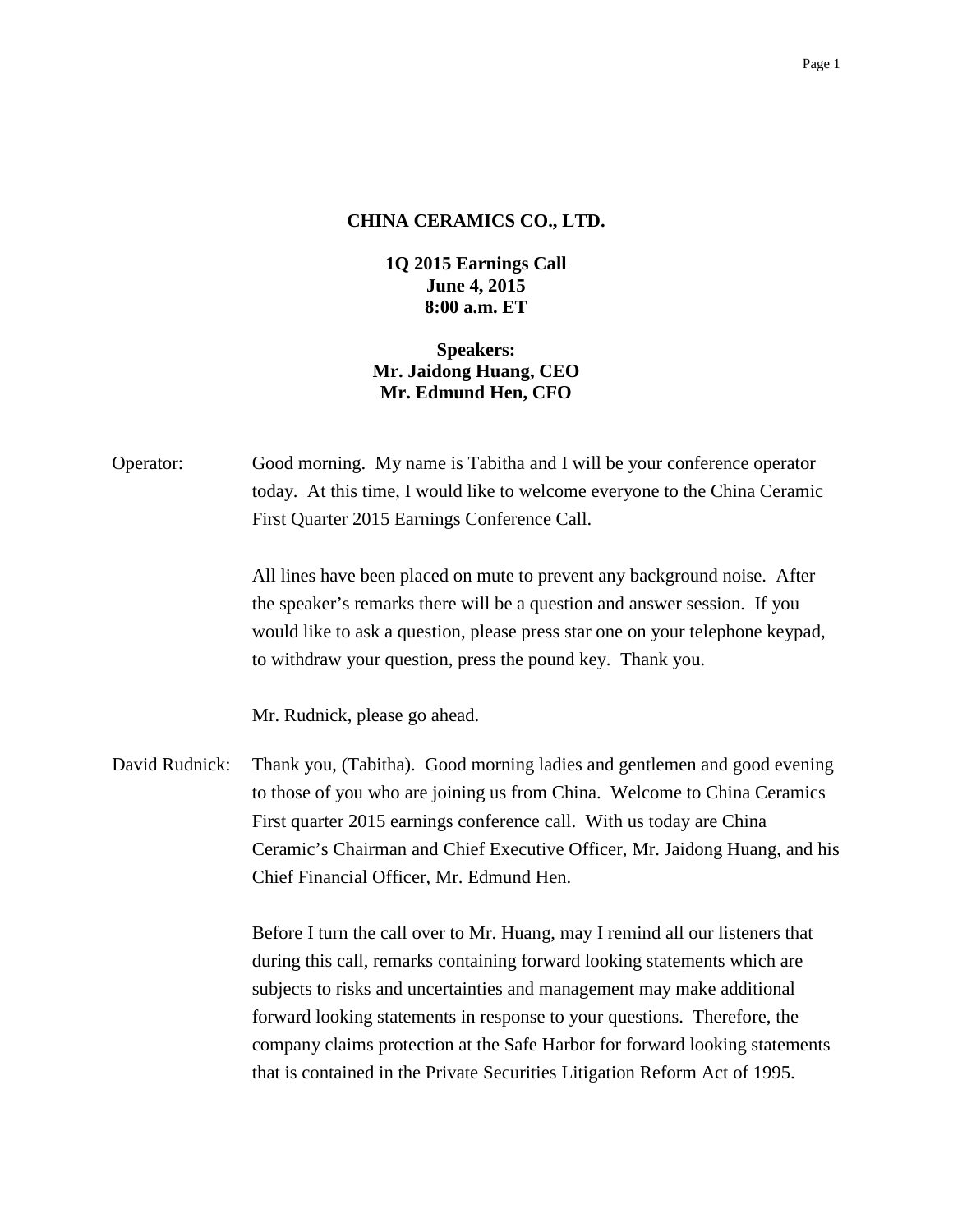Actual results can be different from discussed today and we refer you to a mode detailed discussion of the risks and uncertainties in the company's fillings with the Securities and Exchange Commission. In addition, any projections of the company's future performance represent management's estimates as of today June 4, 2015. China Ceramics assumes no obligation to update these projections in the future as market conditions change.

And now it is my pleasure to turn the call over to China Ceramics' Chairman and CEO, Mr. Jiadong Huang and China Ceramics CFO, Mr. Edmund Hen. Sandy Qun will translate for Mr. Huang. Mr. Huang you may proceed.

JianDong Huang: (Speaking in Chinese).

Sandy Qun: Thank you, David. On behalf of the company, I would like to welcome everyone to our first quarter 2015 earnings conference call.

JianDong Huang: (Speaking in Chinese).

Sandy Qun : We reported positive cash flow for the first quarter of 2015 amidst challenging conditions in China's real estate and construction sectors. Well, our top line was virtually even with the year-ago quarter continued market acceptance as our productive pricing, better raw materials, procurement and improved cost efficiencies led to a 49% increase in our gross profits. However, our lower sales volume and operating expenses constrained our profitability in our products.

JianDong Huang: (Speaking in Chinese).

Sandy Qun: We utilized production facilities capable of presenting 27 million square meters of ceramic tiles per year out of a total annual production capacity of 72 million square meters. Although sales volume in the first quarter was lower than in past periods, we saw demand rise for our higher margin ceramic tiles which sustained a reasonably solid average selling price of our products.

JianDong Huang: (Speaking in Chinese).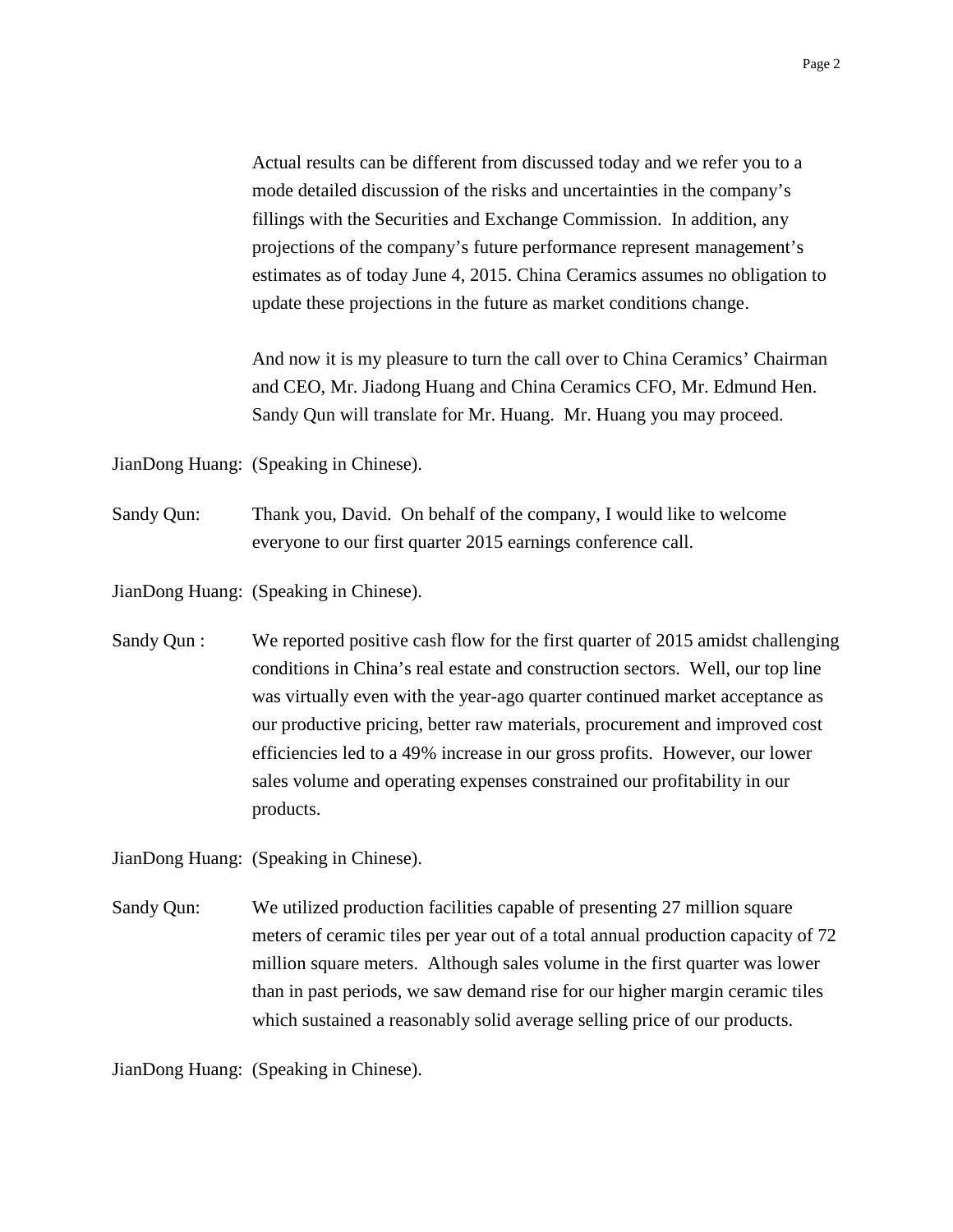- Sandy Qun: We believe that the operating environment for the rest of the year will continue to be challenging attributable to abundant real estate inventory and the soft pricing of residential housing. However, the real estate sector continues to be an important component of China's urban growth which is a key to achieving the government's goal of boosting China's domestic consumption. We believe that our sales team is uniquely positioned to focus on the potential consolidation of real estate development companies and that our strong balance sheet and operating infrastructure will enable us to win important new business. With that I would like to turn over the call to the company's Chief Financial Officer, Mr. Edmund Hen who will discuss the company's earnings result in more detail. Thank you.
- Edmund Hen: Thank you, Mr. Huang. I will now move on to a more detailed discussion of our financial results for the first quarter of 2015. Our revenue for the first quarter ended March 31, 2015 was RMB 209.8 million, or US\$ 33.8 million, an increase of 0.5% from the first quarter of 2014. The year-over-year increase in revenue was primarily due to a 6.4% increase in average sales price to RMB 29.8 from the year-ago quarter, partially offset by a 5.7% decrease in sales volume to 7.0 million square meters from 7.5 million share meters in the year-ago quarter.

Gross profit for the first quarter ended March 31, 2015 was RMB 13.8 million, or US\$ 2.2 million, an increase of 48.7% from the first quarter of 2014. The gross profit margin was 6.6% for the first quarter compared to a gross profit margin of 4.4% in the year-ago quarter.

Profit from operations before taxes for the first quarter of 2015 was RMB 4.3 million or US\$ 0.7 million, as compared to a loss from operations before taxation of RMB 71.2 million for the first quarter of 2014. Excluding the non cash RMB million fair value loss on derivative financial instruments incurred in the first quarter of 2014, the year-ago quarter's loss from operations before taxation was RMB 2.5 million..

Net profit for the first quarter of 2015 was RMB 2.8 million or US\$ 0.4 million, as compared to a net loss of RMB 71.5 million for the first quarter of 2014. Excluding the non-cash RMB 68.7 million fair value loss on derivative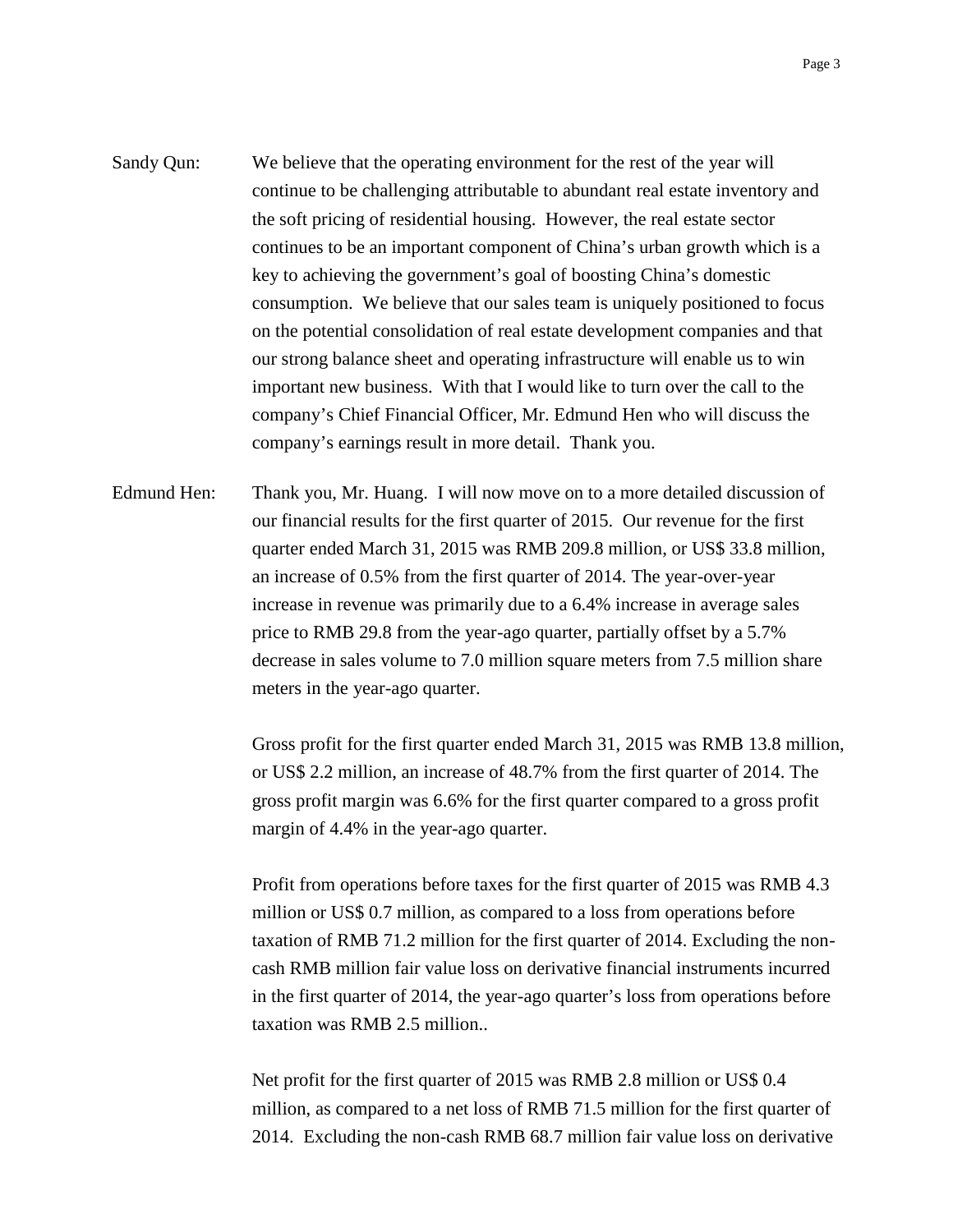financial instruments incurred in the first quarter of 2014, the year-ago quarter's net loss was RMB 2.8 million.

Earnings per fully diluted share for the first quarter of 2015 were RMB 0.14 or US\$ 0.02 as compared to a loss per fully diluted share of RMB 3.50 for the first quarter of 2014. Excluding the non-cash RMB 68.7 million fair value loss on derivative financial instruments incurred in the first quarter of 2014, the year-ago quarter's loss per fully diluted share was RMB 0.14.

Turning to our balance sheet, as of March 31, 2015, we had cash and bank balances of RMB 201 million, or US\$ 32.4 million, compared to RMB 61.2 million, or US\$ 9.9 million, as of December 31, 2014. The increase in cash and bank balances was primarily the result of cash generated from operating activities of RMB 141.2 million. As of the end of the first quarter of 2015, our debt consisted of short-term bank borrowings which were RMB 84.7 million or US \$13.7 million, which is approximately the same debt level we had as of year-end fiscal 2014.

As of March 31, 2015, inventory turn was 150 days compared to 125 days as of December 31, 2014. Trade receivables turnover was 181 days compared with 156 days as of fiscal year end 2014. The Company typically offers a credit period of 90 days to our customers, and had extended it to 150 days to our distributors since the end of 2012 to address funding pressures associated with challenging real estate market conditions in China. We extended the credit period from 90 days to 120 days to direct Company accounts since the end of 2014.

Moving on to our business outlook, we expect the currently challenging market conditions to continue into the second half of the year. However, on a long-term basis we believe that the underlying fundamentals of our business continue to be sustainable. In the first quarter of 2015, we were able to sustain a reasonably solid average selling price for our products which we believe is attributable to our strong brand name and excellent customer relationships. We view the decrease in the current quarter's sales volume to 7.0 million square meters from 7.5 million square meters from the year-ago quarter as due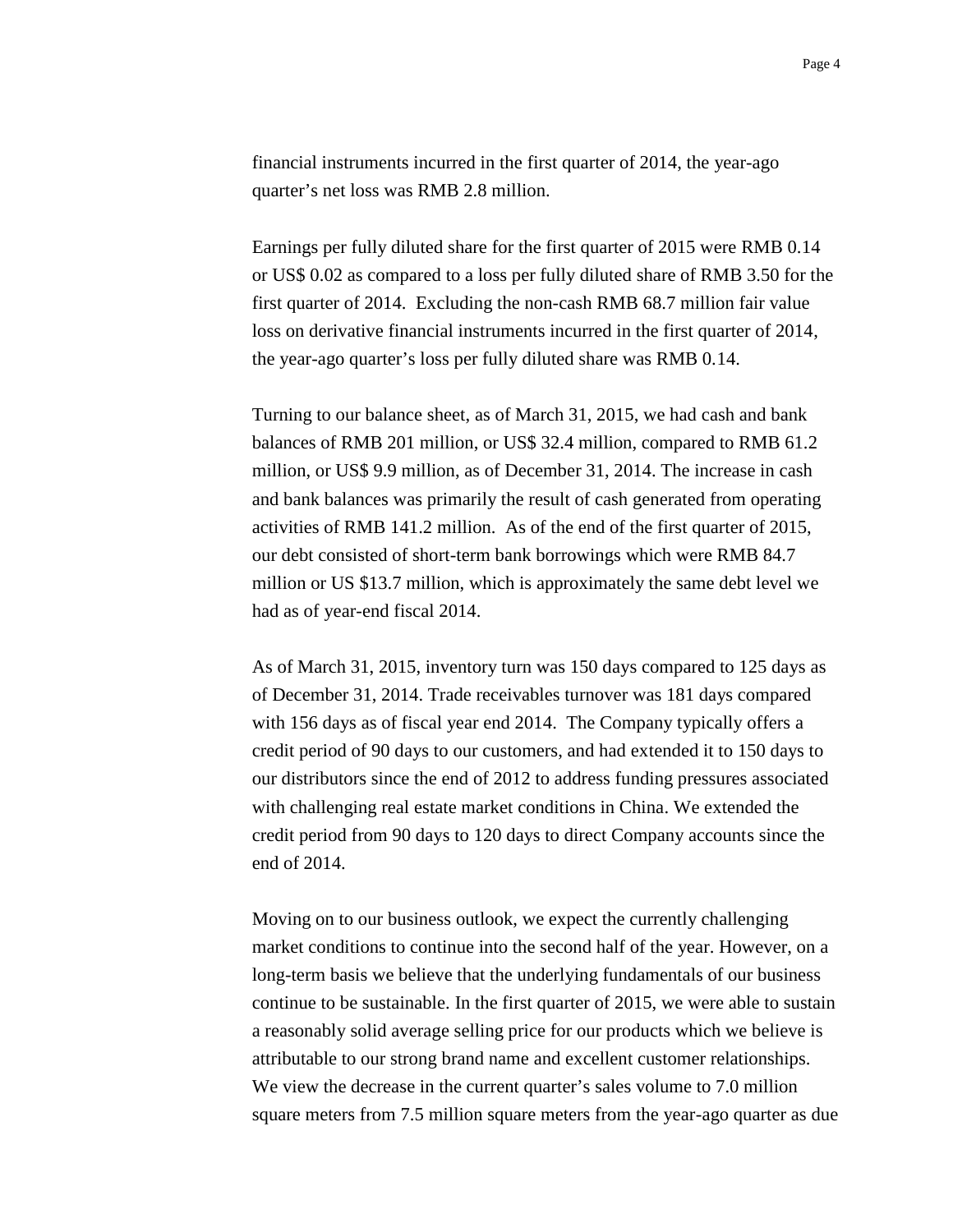to difficult market conditions as evidenced by a decrease in residential properties sold in China in recent months. This remains a concern as residential property prices have shown monthly declines on a year-to-year basis due to excess inventory where property supply exceeds demand in many cities.

However, since the real estate sector in China is estimated to comprise 15% of its economic output, a healthy real estate sector is important to China's growth. Consequently, the Chinese government has taken various actions to stimulate the real estate sector. The most recent measure was the lowering the reserve requirement ratio for banks in April 2015 to stimulate the economy as well as to spur mortgage lending. Prior actions included lowering interest rates, reducing the minimum down payment for second-home buyers to 40% from 60% and lowering the minimum down payment to 20% from 30% for firsttime home buyers. This could help fuel demand, especially among those property buyers seeking upgraded homes due to improved personal wealth. Further, the Government has indicated that it may encourage developers to reduce their inventory of residential stock by converting unsold properties into social housing in certain markets.

We typically receive orders from customers two months in advance of production on a rolling basis. We enter into a dealership agreement with customers and a sales or purchase contract each time a customer places an order. As of March 31, 2015, our backlog was approximately RMB 165.6 million or US\$ 26.7 million which represents the next two months of revenue as of the end of the first quarter. This compares to a backlog as of March 31, 2014 of two months' revenue of RMB 169.7 million, a year-over-year decrease of 2.4%. Under normal circumstances, our backlog is an indicator of revenues that might be expected in the next quarter, though it is subject to change as a result of unforeseen business conditions and events including credit payment terms.

Looking forward, we expect there to be consolidation among both ceramic tile producers and the larger property developers. We believe that our proven expertise, advanced manufacturing and deep product platform enables us to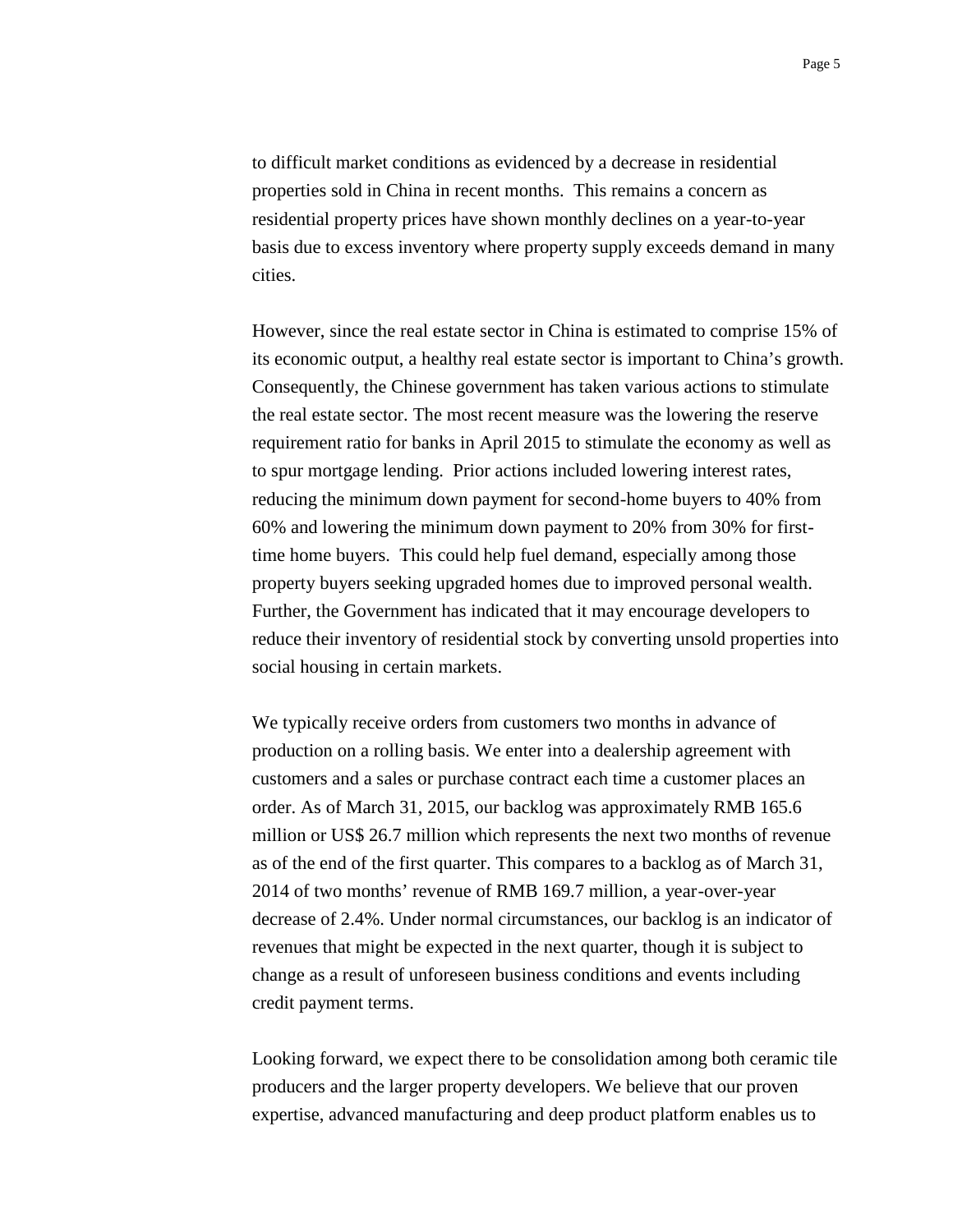optimally service large property developers which could lead to market share gains. We are confident that our management and operating capabilities differentiate us from our competitors and that these capabilities will enable us to capitalize on market opportunities in our sector in the periods ahead.

In terms of an update as to our dividend for this year, after considerable deliberation, the company's Board of Directors has determined that due to continuing volatile market conditions in China's real estate sectors and its impact on the building materials industry, it needs additional visibility into business conditions and its financial results for the year to determine the appropriate dividend policy for 2015. This means that timing for a dividend, if any, will be pushed back by about 3 to 4 months as compared to the previous two years, pending the Board's decision. The Company expects that it will announce its dividend policy for the year in the mid-July or early August time frame.

We would like to open up the call to any questions pertaining to the fourth quarter and fiscal year end 2014 financial and operating performance.

Operator?

Operator: As a reminder, if you like to ask a question, please press star one on your telephone keypad. Again, that is star one. We will pause for just a moment to compile the Q&A roster.

And your first question comes from the line of Howard Flinker.

- Howard Flinker: (Speaking in Chinese).
- Edmund Hen: (Speaking in Chinese).
- Howard Flinker: (Speaking in Chinese). I have a few questions. What did you earn last year in the second quarter? I forget and I didn't look it up before the conference call.
- Edmund Hen: Last year's second quarter?
- Howard Flinker: Yes.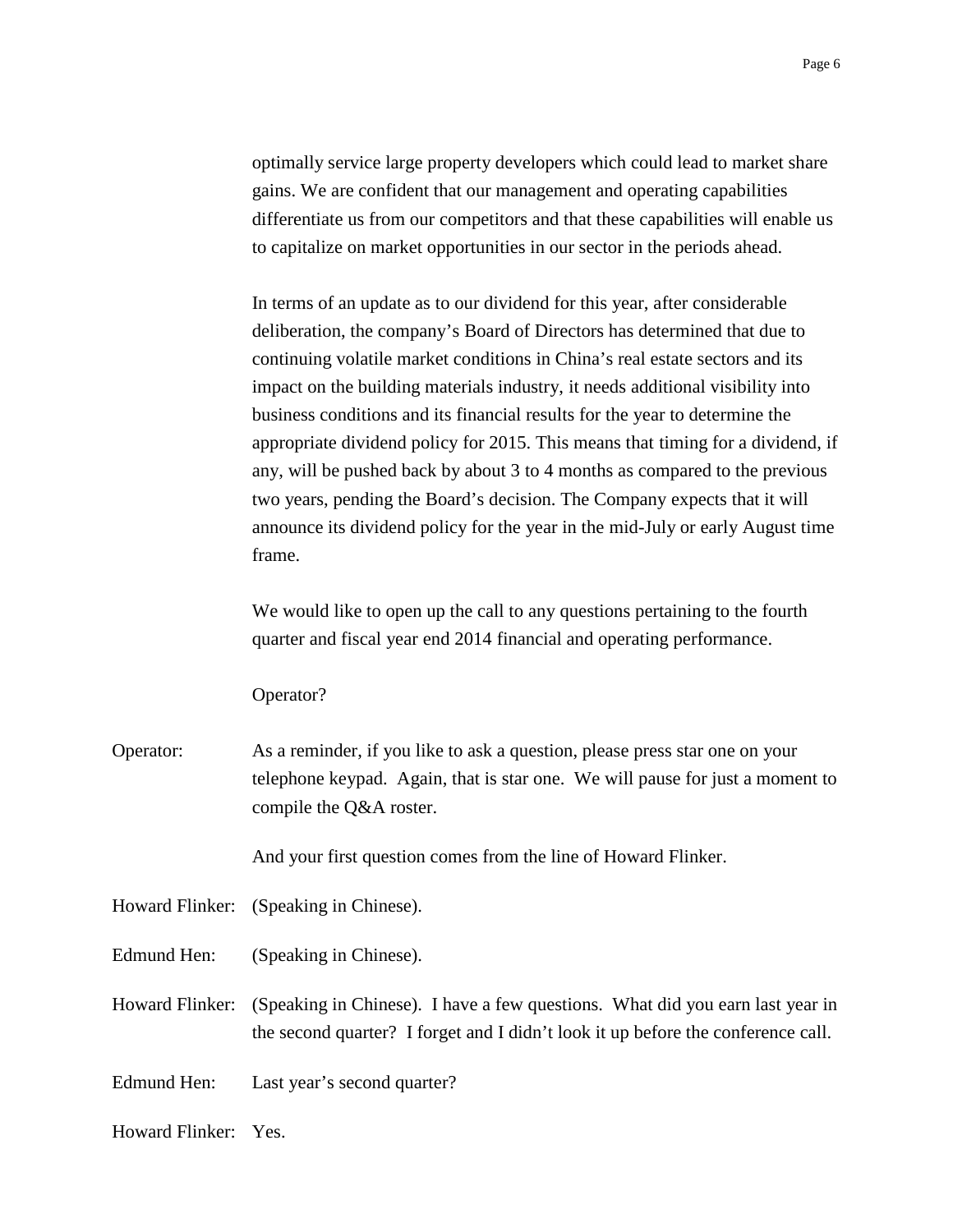| Edmund Hen: | Your question is the timing or $\dots$ |  |
|-------------|----------------------------------------|--|
|-------------|----------------------------------------|--|

- Howard Flinker: No, no, what did you earn last year in the second quarter without the without the FX loss?
- Edmund Hen: I need to check that on the financials.
- Howard Flinker: OK.
- Edmund Hen: So I'll probably get back to you on this question.
- Howard Flinker: Yes that's OK.
- Edmund Hen: OK.
- Howard Flinker: The reason I'm asking is it looks as if you're running a little ahead of last year. Your sales would be down, but your profits would be up. Is that a fair guess?
- Edmund Hen: Yes.
- Howard Flinker: OK. Good. Second, somebody told me that where you have Hengdali, is that Jinjiang or Jiangxi?
- Edmund Hen: Is in Hengdali is in (iangxi.
- Howard Flinker: Jiangxi. Someone told me that the provincial government enacted rules to convert coal to natural gas, you're going to do that and everyone, not everyone, but those of your competitors who can afford it will do it – will also do that, but some can't. Some don't have the money and aren't making any money and won't be able to borrow the money.
- Edmund Hen: Yes.
- Howard Flinker: Do you have any idea how many regional competitors there are in Jiangxi?
- Edmund Hen: I think there are quite a number of competitors over there.
- Howard Flinker: 10 or 20 say or more?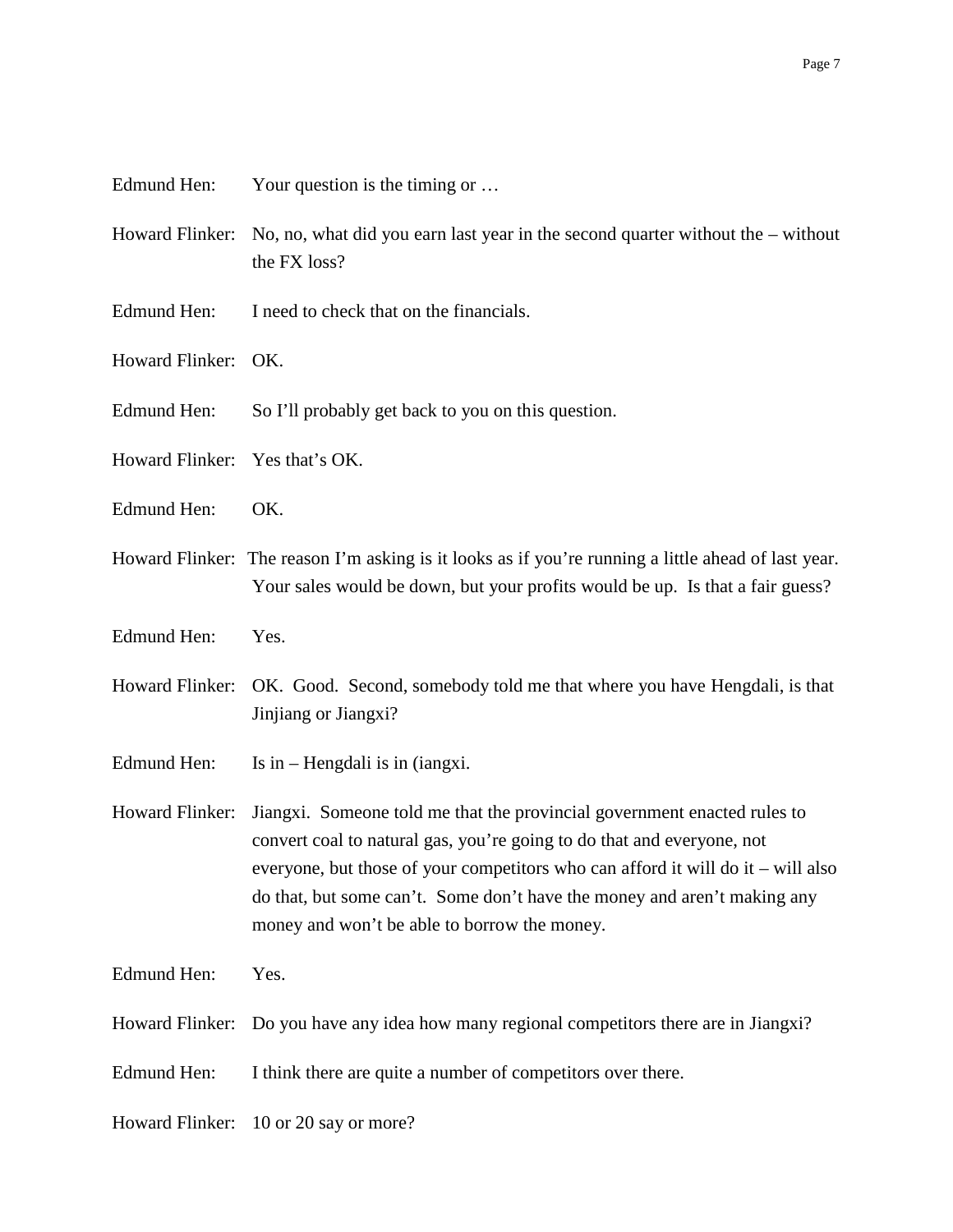- Edmund Hen: It's more.
- Howard Flinker: More. OK.
- Edmund Hen: I guess 50 we have there.
- Howard Flinker: OK. OK. Let's say 50.
- Edmund Hen: Yes.
- Howard Flinker: And let's say there were 50 in the Jiangzhou where this happened where you had to convert to natural gas a few quarters ago, why and let me add that the way you're going by the end of this year, your cash on hand will be double your stock price, so …
- Edmund Hen: Yes.
- Howard Flinker: It's almost \$2 now. Why here's a suggestion, why don't you look at those 50 and say 10 or 15 make qualitative products, but are doing a small amount of business, \$10 or \$15 million of business, they can't afford to stay in business. Why couldn't you look at them and go to them and their bank and say "listen, we will buy you just for the cost of inventory and receivables," no more, not like – not like the settlement you made with the class action lawyers where you grossly overpaid. They have no choice either to accept your bid or close. I'm presuming that you can select ones who make qualitative different tiles from you, let's say bathroom tiles, I'm just choosing something.

After you choose them, you liquidate the inventory and receivables, you get your money back, you say to the bank we will help you sell the equipment that they don't need and we'll split the revenue and you could sell the equipment in a faraway province so they don't become a new competitor.

Edmund Hen: Yes.

Howard Flinker: And you could hire let's say three or four people who know how to produce that particular kind of tile that you're not producing now. You could add to your sales at an eventual zero cost because liquidating the inventory and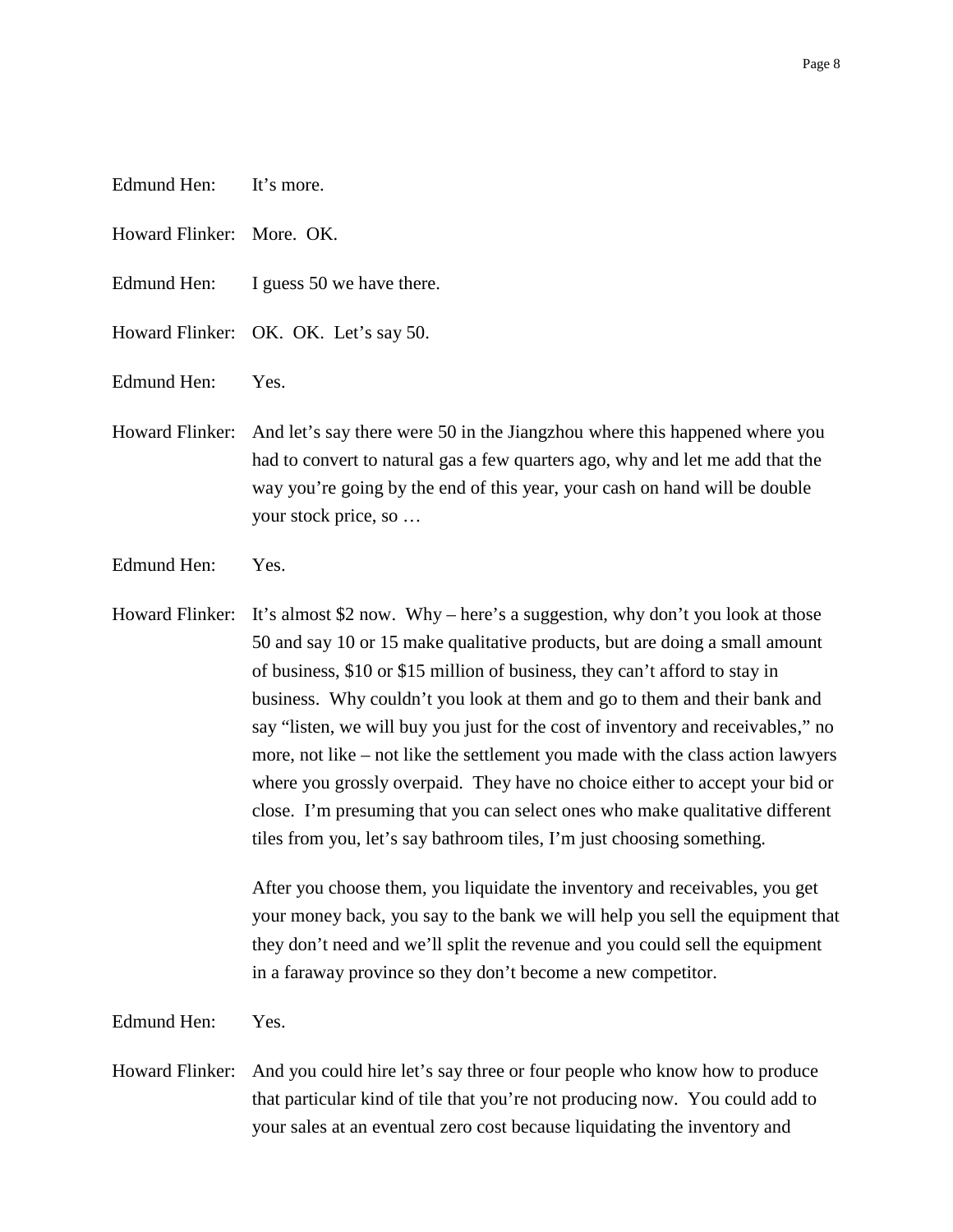receivables will get you your money back and you would add a product line and reduce the competitor. Does that make sense?

Edmund Hen: Yes. You have a very good idea.

Howard Flinker: Yes. In both provinces let's say there are 50 plus 50, a hundred. So maybe there are 20 that are qualitative and among the 20, four, five, six or seven would be interesting to you. And because your balance sheet is so strong, probably the strongest in the industry even stronger than the – compare to your size even stronger than the guys at Hong Kong, I forget their name and the ones at Hong Kong have plenty of capacity anyhow, they don't need capacity. You'd be in a great position to get some sales at no cost – at no eventual cost because you liquidate the inventory and receivables, which would be your price and you'd add a product line and the three or four people and maybe one supervisor who know how to produce that particular product that's a little different from yours you could hire, you could add to your business and reduce competition. So that's a thought I have.

> A second thought along the same lines is when the government of Jiangzhou ordered …

- Edmund Hen: Jiangxi.
- Howard Flinker: … and no, no, I'm talking about the first one in Hengda, when the government of Jiangzhou ordered the tile companies to convert from coal to natural gas, to cover your cost and maybe a little more you raised price. Competition disappeared so you're able to raise price and now your price is a little higher than last year despite soft business. Could that also be the pattern that's going to happen in Jiangxi?
- Edmund Hen: It could happen, but it all depends on the local government policies.
- Howard Flinker: Would the local government policies prevent you from raising price?
- Edmund Hen: No, I mean no, no, not that. I mean changing the coal into the natural gas.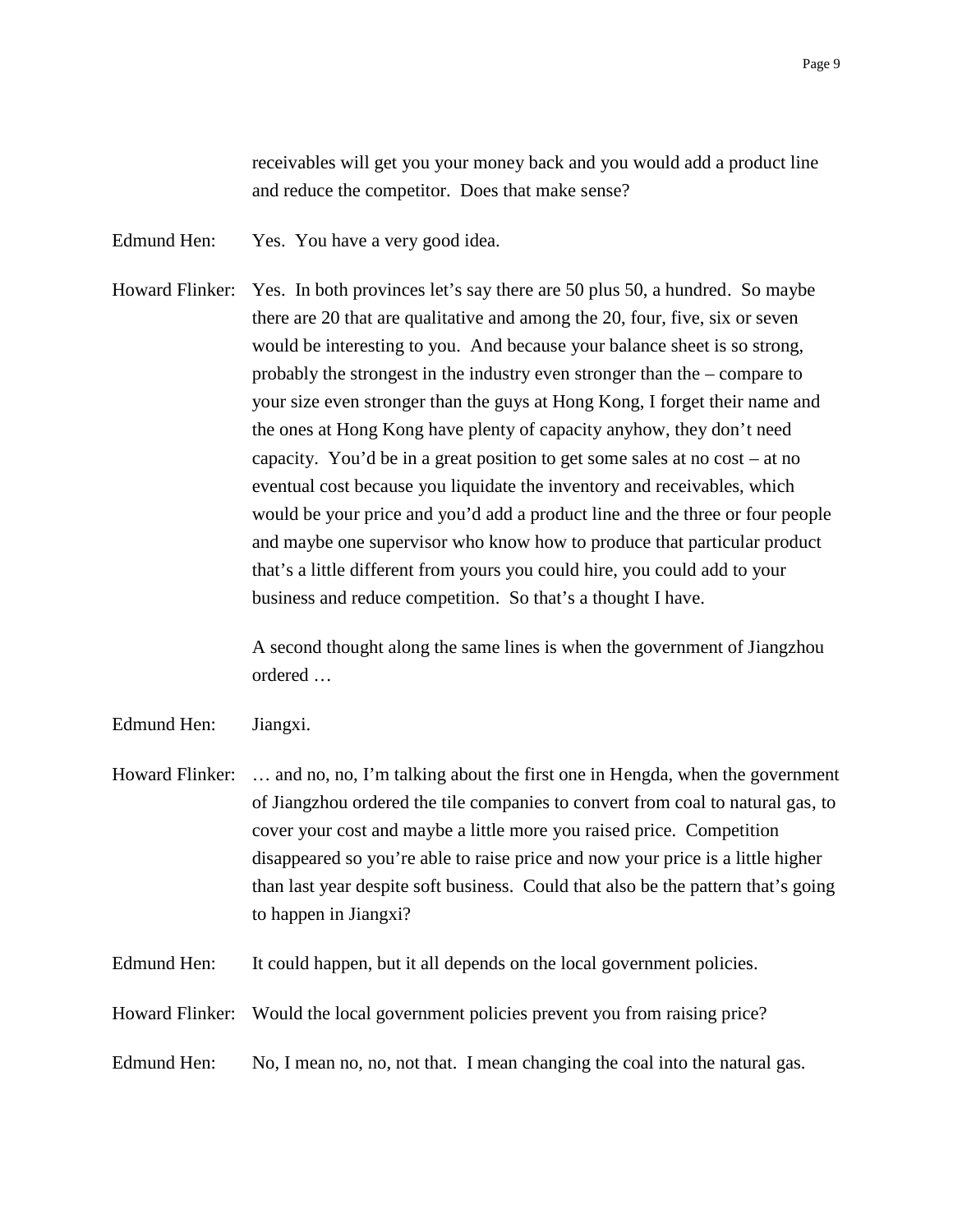- Howard Flinker: I thought it happened. I thought they ordered it. It did not happen yet or is it going to happen?
- Edmund Hen: It's going to happen.
- Howard Flinker: It's going to happen. OK. So you could take advantage of reduced competition because some guys are going to close up. They can't afford to convert and maybe your prices could go up a little bit because you would have more customers coming to you anyhow.
- Edmund Hen: Yes.
- Howard Flinker: That's a thought. And finally, I say just keep doing what you're doing. The market will take care of itself, both the stock market and the building market. And with your position at some point, you're going to cash in. So, I say tough times, nice job. Thank you, (in Chinese).
- Edmund Hen: Thank you.
- Operator: Your next question comes from the line of John Sheehy.
- John Sheehy: Hello everybody, thank you for taking my call. Can you give us an update on the company sales of tiles for interior use and how much potential do you see for the company in the interior tile market?
- Edmund Hen: It's approximately 10% of our sales for the interior of the house and of course the starting price for this interior house is higher, but the cost of them is also high. And we are selling better and more compared to the quarter a year-ago, so the selling for the interior ceramic is improving.
- John Sheehy: So if you look out say three or five years from now, how big do you think that the company is involved in the interior tile market could become?
- Edmund Hen: Three to five years from now, we think we'll approximately 50 percent to 100 percent more from now and the market for the interior tile is very big and we also put a lot of effort in this area.

John Sheehy: OK.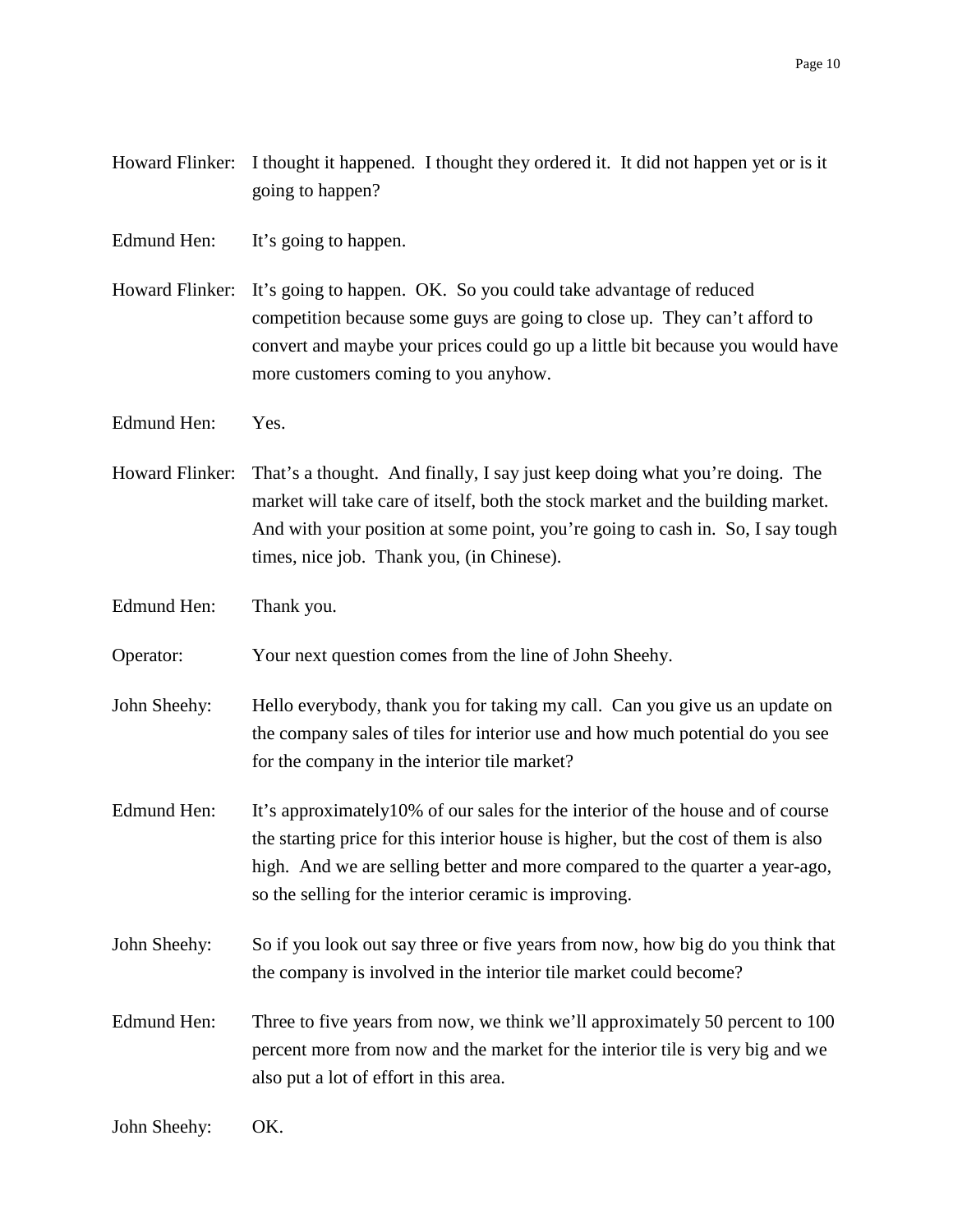## Edmund Hen: Yes, the selling for the interior tiles need some advertising cost to the individual and in South China it is a bit different.

John Sheehy: OK, thank you, that's very helpful. And can you comment on any progress that you made in research and sales on new types of tiles that might give you a competitive advantage?

- Edmund Hen: Yes, we always use some new materials to produce the ceramic tiles and recently we also have cooperation with some other business commerce to use a few new materials to put into our ceramic tiles. And this will get their tiles lighter and also have a bit of cost saving compared to the original, old material.
- John Sheehy: So, it will be saving on your production price, do you think that you'll be able to sell it at the same selling price so that your profit per tile would be higher on the new formulation?
- Edmund Hen: Yes, this also the very beginning of the new raw material, what we think is that at the beginning, we'll be selling approximately the same selling price compared to the old type of tiles. If the market matures, and we will consider increase of selling price of this new material product.
- John Sheehy: And is that something that you're going to be selling in 2015 or is it still at a research stage?
- Edmund Hen: We will be selling in 2015 in probably in the second half or late of the year.
- John Sheehy: OK, that's great. Thank you very much, thanks for that information and thanks for the good results.
- Edmund Hen: Thank you.
- Operator: Your next question comes from the line of James Kahn.
- James Kahn: (In Chinese), excellent quarter, I applaud. I have a few questions. First, I want to say that I am glad to hear that you will be selling the interior tiles in 2015. I also  $-$  I wanted to ask about the Hengdali plant is  $-$  am I right that the Hengdali plant that you built is already working with natural gas?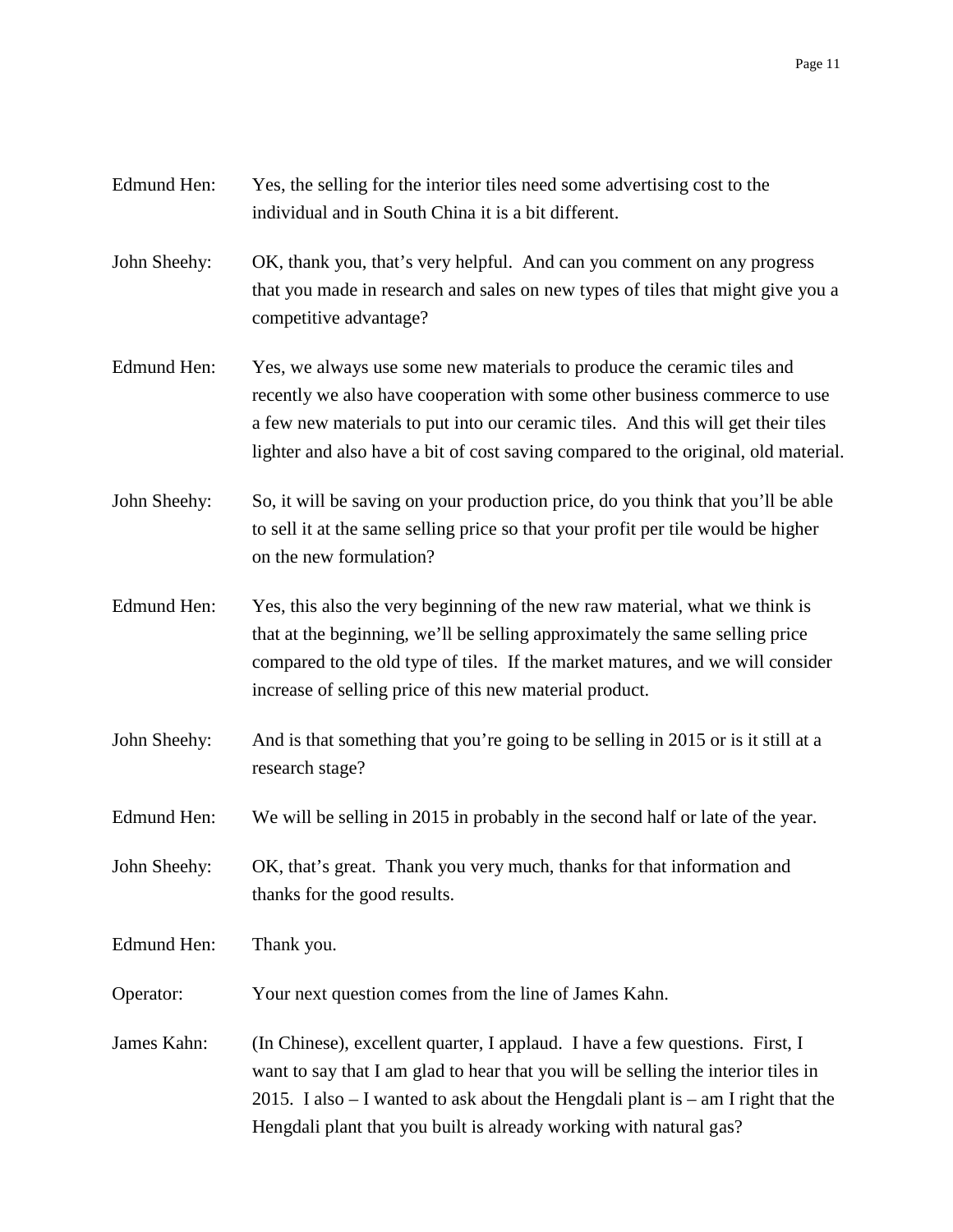| Edmund Hen: |  | No, it is still using coal on Hengdali, it's in the Jiangxi Province. |  |
|-------------|--|-----------------------------------------------------------------------|--|
|             |  |                                                                       |  |

- James Kahn: I see. So if the Jiangxi Province requires that you convert to natural gas, you will have to convert but so will everyone else, is that right?
- Edmund Hen: Right, if their local government requires the industry to change to use natural gas, we have to convert energy basis on that.
- James Kahn: Would that give you an advantage because you have more money or will it be a disadvantage because other people have not yet built plants and they can just go directly to natural gas?
- Edmund Hen: If it's what you say, but it's bad for the  $-$  of course, we have cash on hand and it will give us an advantage to accommodate in very timely manner and it will be much faster than our competition.
- James Kahn: OK, thank you.
- Edmund Hen: Yes.
- James Kahn: Go ahead.
- Edmund Hen: I mean if some other commercial need to build new plants, they also need time. So, I think it's easier for current companies or plants to convert into natural gas.
- James Kahn: Thank you. So, my next question is you you have cash of almost \$2 a share, is that correct?
- Edmund Hen: Yes.
- James Kahn: What do you plan what are your plans for that cash this year and in the future?
- Edmund Hen: Currently, we want to hold some cash because we feel the building materials and housing environment business in China is very volatile right now. And we just want to prepare for the worst at this moment. And also, probably, near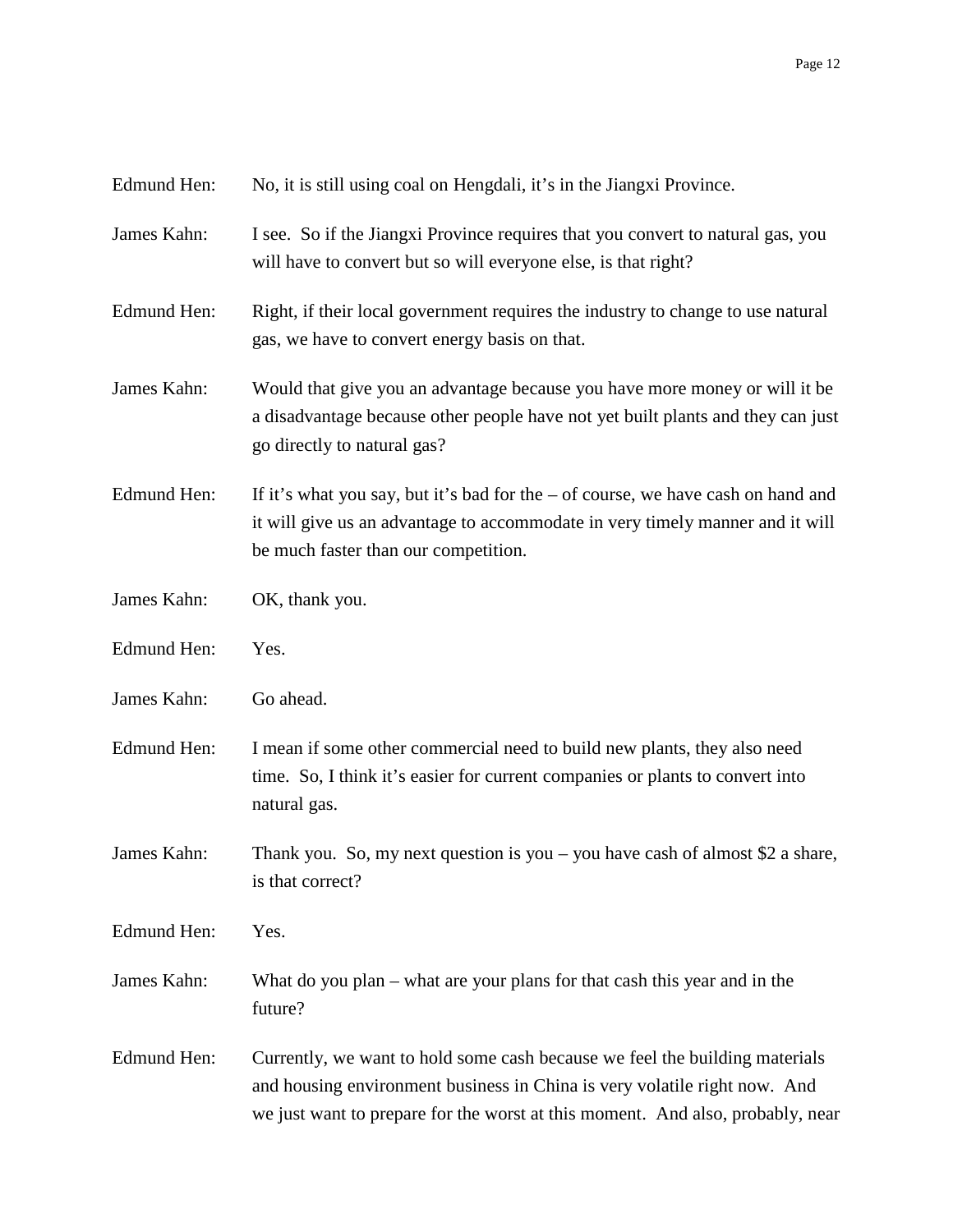the end of the year we will have small capital expenditures and also – we also consider any other opportunity for the coming challenging environment.

James Kahn: And my last question is, I wanted to second Mr. Flinker's excellent idea about offering to buy some of your competitors and getting their inventory. And also add to it that, is it possible that you could also get their existing customers and the customer lists?

Edmund Hen: Existing customer lists from our competitors?

James Kahn: Yes, if you were to buy some of your small competitors who are suffering from the competition and want to sell out. Would another advantage be that you would acquire some of their customers along with the acquisition?

Edmund Hen: Yes. If they – this small competitor wants to sell out their business, of course they will give us their customer list and customer on this matter but it needs negotiation on this matter.

James Kahn: I see, OK, thank you very much.

Edmund Hen: Thank you.

Operator: Your next question comes from the line of Paul Sonz.

Paul Sonz: Good morning. I wanted to ask the extension of terms of payments to your customers, is that because they're in financial distress, do you expect that the bad debt – your bad debts are going to go up?

Edmund Hen: Currently, we do not have bad debt. So far, all our customers are paying us on time and within this credit period. We only support our customers during this difficult time but they also, honestly, pay back to us.

Paul Sonz: All right, so the extension of payment terms doesn't indicate that your bad debt expense is going to go up?

Edmund Hen: Right.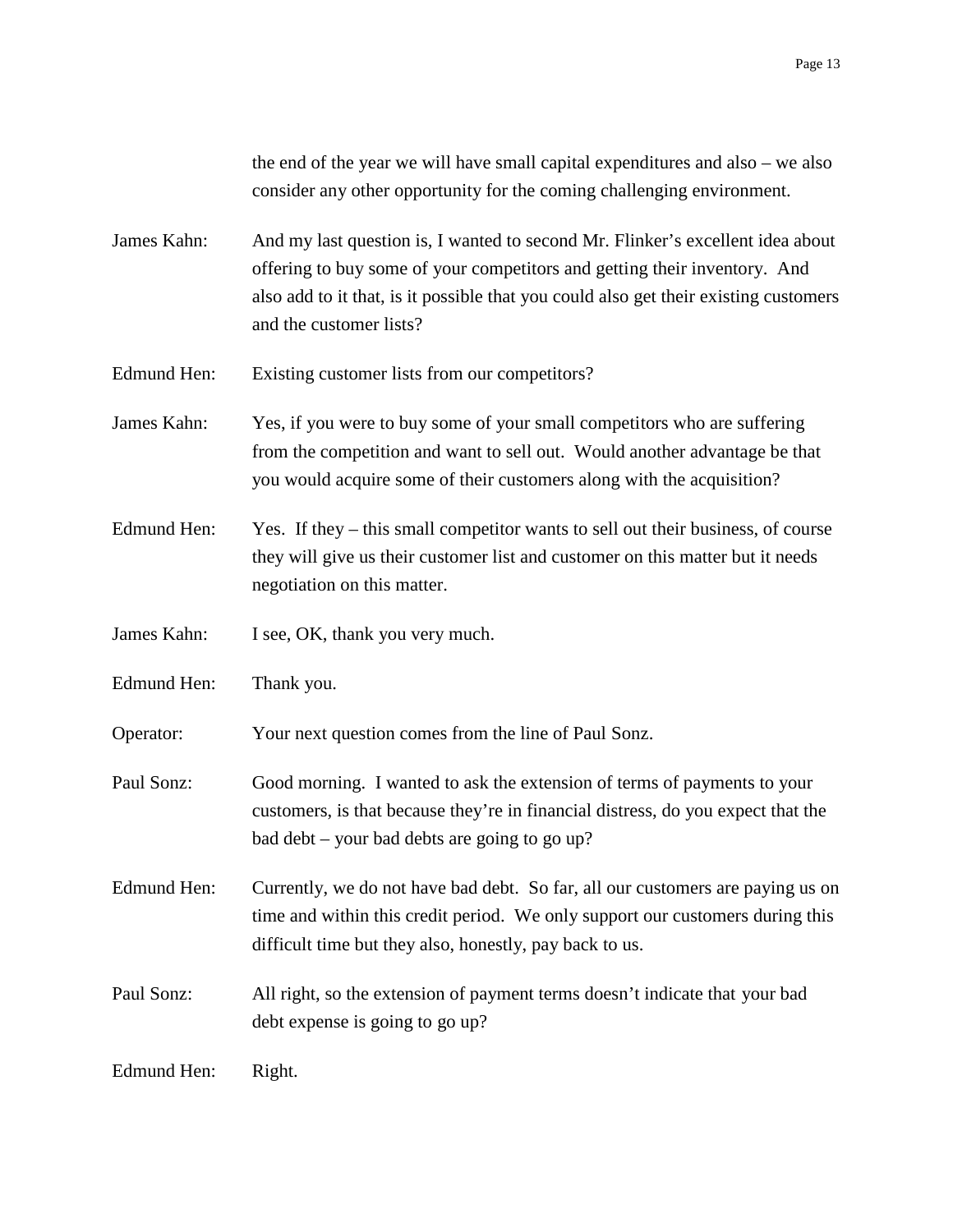## Paul Sonz: OK. The cash that you hold on your balance sheet is held in what kind of investment?

Edmund Hen: We do not have any investment with this amount of cash. We also had some very – we also – what I mean is we have faced it derivatives losses last year. So, that we will be very concerned of our investment in this matter, so currently we are holding our cash to see if any very stable investment, if there so, if so, we will make this decision.

- Paul Sonz: My question is my question is, is the cash being held in, for instance U.S. Treasuries, or is it in – is it in local – is it in local municipal debt, or how safe is the cash in – how safe is the cash being held?
- Edmund Hen: It's on our bank, the Chinese bank.
- Paul Sonz: OK.
- Edmund Hen: So, it will not be a problem for the sales.
- Paul Sonz: OK, all right, thank you gentlemen.
- Edmund Hen: Thank you.

Operator: And you have a followup from the line of Howard Flinker.

Howard Flinker: I checked, last year in the second quarter you reported 1 cent and that included a small amount of remaining FX loss and higher taxes. If one adjusts for that, you would have reported 8 cents, normally taxed. And the other comment I have about Jim Kahn's question is, if somebody wants to build a new plant in Jiangxi, it will cost them \$25 or \$30 million.

- Edmund Hen: Correct.
- Howard Flinker: And at the current level of pricing, there would be very little or no return. So, it's not likely that somebody is going to build a plant in Jiangxi. That's all I have to add and again (in Chinese).
- Edmund Hen: Yes, thank you Howard.